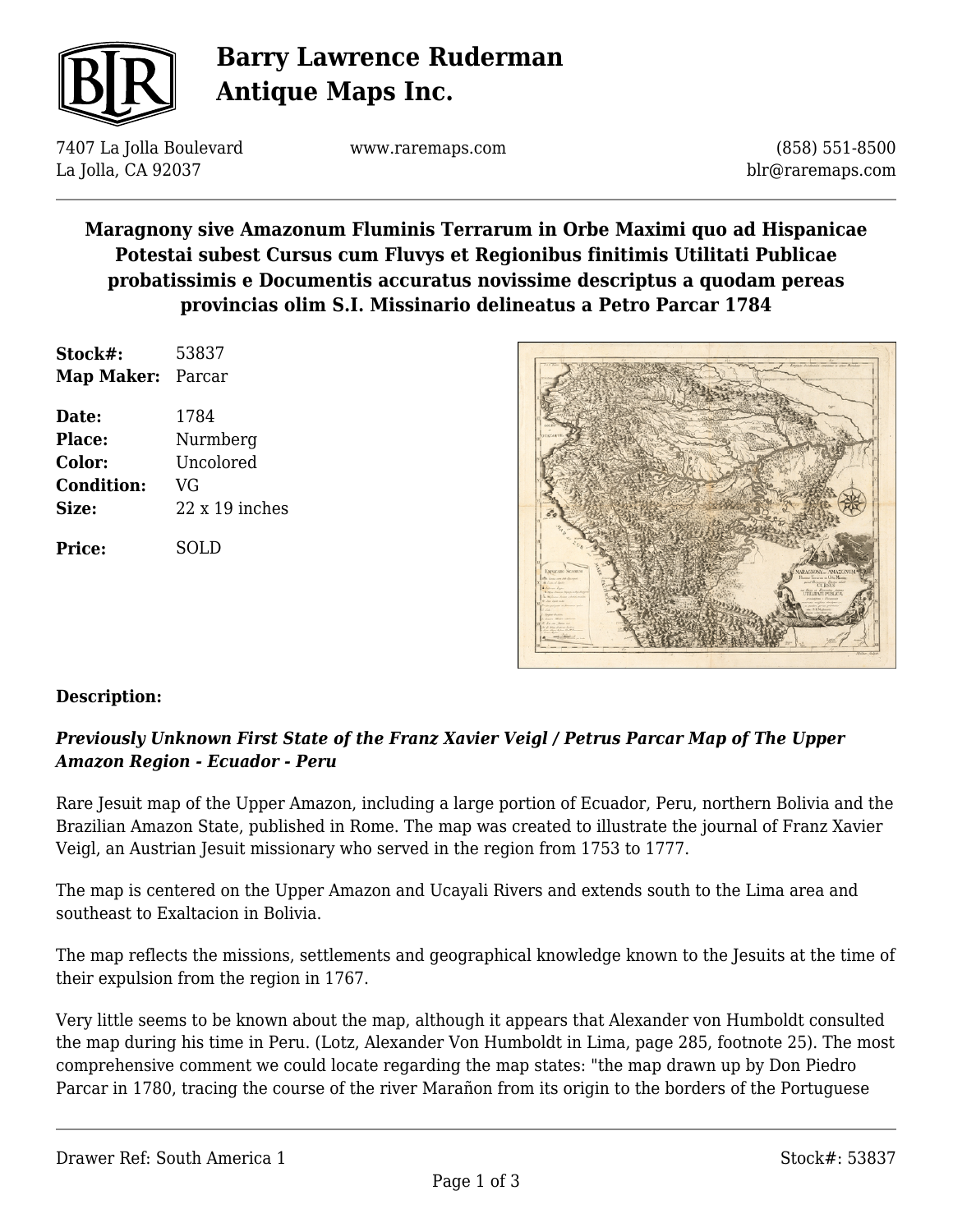

# **Barry Lawrence Ruderman Antique Maps Inc.**

7407 La Jolla Boulevard La Jolla, CA 92037

www.raremaps.com

(858) 551-8500 blr@raremaps.com

## **Maragnony sive Amazonum Fluminis Terrarum in Orbe Maximi quo ad Hispanicae Potestai subest Cursus cum Fluvys et Regionibus finitimis Utilitati Publicae probatissimis e Documentis accuratus novissime descriptus a quodam pereas provincias olim S.I. Missinario delineatus a Petro Parcar 1784**

territory and beyond." ( *Allgemeine Literatur-Zeitung*, page 93, Volume 3, No. 183, July 1792). The map is also described by Spix and Martius in their *Reise in Brasilien auf befehl Sr. Majestät Maximilian Joseph I* ..., Volume 3 at page 971.

The map would seem to be a previously unrecorded first state of the map, with the date of 1784. The map was apparently re-issued in 1785, with the Maragnony spelled "Maragnonii", as noted by the JCB copy on line.

*[https://jcb.lunaimaging.com/luna/servlet/detail/JCBMAPS~1~1~1805~104360003:Ma](https://jcb.lunaimaging.com/luna/servlet/detail/JCBMAPS~1~1~1805~104360003:Maragnonii-sive-Amazonum-Fluminis-T) [ragnonii-sive-Amazonum-Fluminis-T](https://jcb.lunaimaging.com/luna/servlet/detail/JCBMAPS~1~1~1805~104360003:Maragnonii-sive-Amazonum-Fluminis-T)*

The second state of the map appeared in *Reisen einiger Missionarien der Gesellschaft Jesu in America. Aus ihren eigenen Aussagen herausgegeben von Christoph Gottlieb von Murr. Mit einer Landkarte und Kupfern.* published in Nuremberg in 1785.

Sabin (51482) notes:

*Relates chiefly to the nations on the banks of the Maranon or Amazon, and Orinoco rivers, with copious dissertations on the dialects of South America, and vocabularies of their language.*

In addition to the change in the title, the second state of the map includes additional place names east of Lima and Guarmei, near the headwaters of the Maragnon River and just to the east, including:

- R. Consue 20 (several valley east of Guarmei on the Coast of Peru)
- Guamico (a town just to the west of R. Consue)
- Gaurignanohe River (headwaters of the Maragnon)
- Guarcaruchuco (headwaters oof the Margnon)
- L. Chincha (northeast of Lima)

#### **Franz Xavier Veigl (1723-1798)**

Veigl was a Jesuit missionary, born in Gratz, Austria. He entered the Society of Jesus at Vienna in 1738,